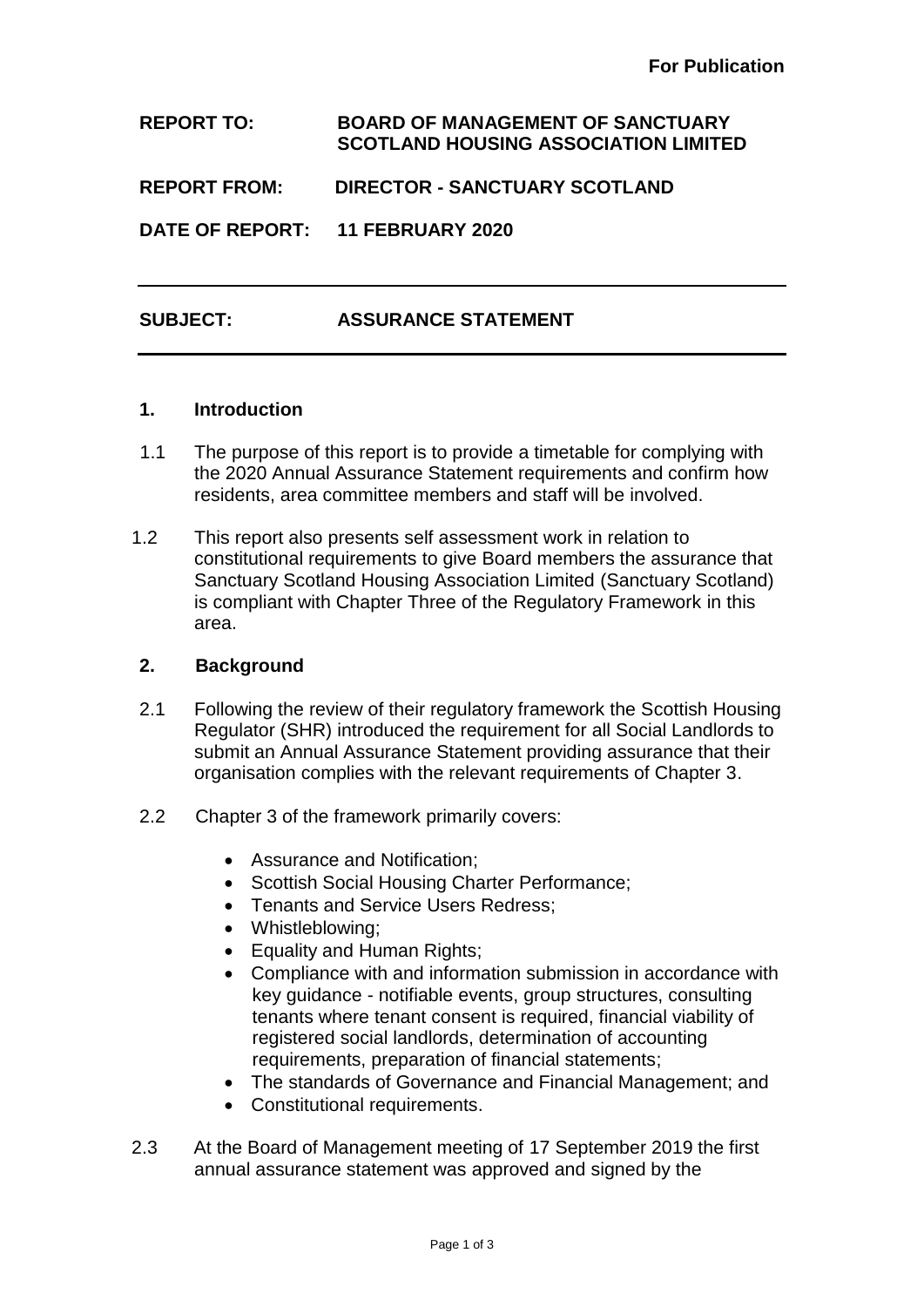Chairperson and submitted to the SHR by the deadline date of 31 October 2019.

2.4 This report contains a timetable for completion of assurance statement self assessment work for 2020 and the first assessment exercise relating to constitutional requirements.

## **3. Timetable for Assurance Statement 2020**

- 3.1 The proposed timetable is attached at **Appendix 1**. This covers the key areas required to be assessed against Chapter Three requirements and the dates they will be submitted to the Board of Management for consideration. The proposed dates ensure that the signed statement can be submitted to the SHR by the deadline date of the end of October 2020.
- 3.2 The timetable also highlights the officers who will lead each topic and the dates these will be discussed by the Assurance Statement Working Group. The working group will oversee the work carried out and ensure that any actions identified as a result of the mapping process will be completed.
- 3.3 The proposed timetable also identifies the topics that the National Residents Review Panel and the Area Committees will have a more detailed involvement in the preparation of. Two topics have been identified for each for this year.

## **4. Assessment of Constitutional Requirements**

- 4.1 The assessment exercise carried out on the topic above is attached at **Appendix 2.**
- 4.2 Given the level of evidence available against each of the headings it is recommended that the Board of Management consider Sanctuary Scotland to be compliant with no items of materiality requiring to be highlighted to the SHR.

## **5. Appraisal**

- 5.1 Risk management
- 5.1.1 RM 5: Governance; Sanctuary Scotland must comply with the Regulatory Framework and the assessment process mitigates the risk of meeting requirements in respect of the Annual Assurance Statement.
- 5.1.2 RM 9: Legislative/Regulatory; Signing and submission of the Annual Assurance Statement following completion of a comprehensive self assessment process, mitigates the risk of non compliance with SHR framework requirements